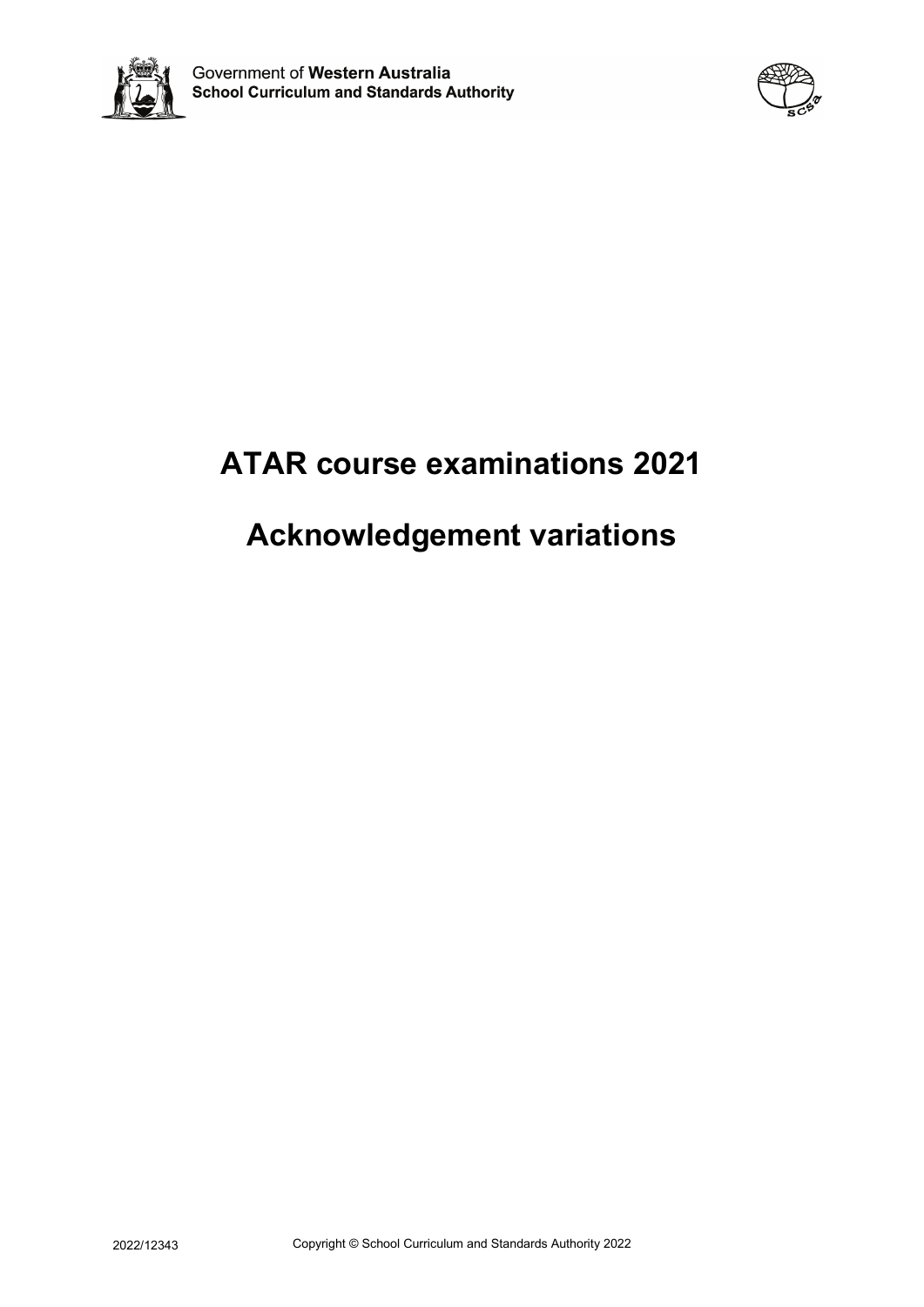# **ACCOUNTING AND FINANCE EXAMINATION**

# **Question 14**

### **Current acknowledgement:**

Australian Accounting Standards Board. (2019). Definition of cash equivalents. In Statement of cash flows (AASB Standard 107). Retrieved May, 2021, from https://www.aasb.gov.au/admin/file/content105/c9/AASB107\_08- 15\_COMPmar16\_01-19.pdf

### **Amended acknowledgement:**

© Commonwealth of Australia (2022)

All legislation herein is reproduced by permission but does not purport to be the official or authorised version. It is subject to Commonwealth of Australia copyright. *The Copyright Act 1968* permits certain reproduction and publication of Commonwealth legislation. In particular, s.182A of the Act enables a complete copy to be made by or on behalf of a particular person. For reproduction or publication beyond that permitted by the Act, permission should e sought in writing from the Australian Accounting Standards Board. Requests in the first instance should be addressed to the National Director, Australian Accounting Standards Board, P O Box 204, Collins Street West, Melbourne, Victoria, 8007.

### **ANIMAL PRODUCTION SYSTEMS MARKING KEY**

# **Question 24(b)**

### **Current acknowledgement:**

Rugnetta, M. (2020). Cloning [Definition]. Encyclopedia Britannica. Retrieved August, 2021, from https://www.britannica.com/science/cloning

### **Amended acknowledgement:**

Rugnetta, M. (2020). Cloning [Definition]. Encyclopaedia Britannica. Retrieved August, 2021, from<https://www.britannica.com/science/cloning> By courtesy of Encyclopaedia Britannica, Inc., copyright 2020; used with permission.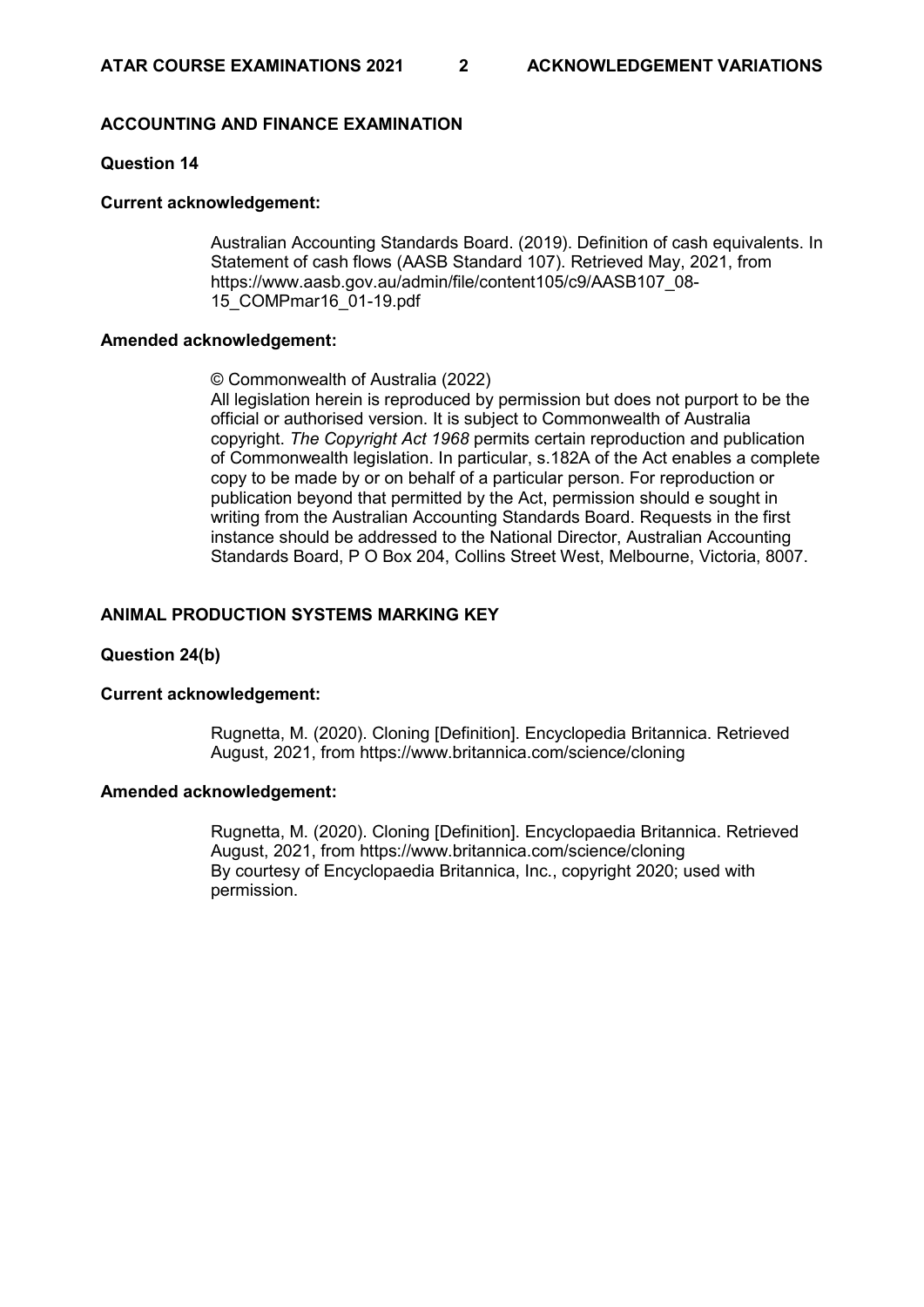# **AVIATION EXAMINATION**

# **Question 22**

### **Current acknowledgement:**

Adapted from: Bureau of Meteorology. (2017). *Graphical area forecast SFC – 10000FT VIC* [Chart]. Retrieved May, 2021, from http://www.bom.gov.au/aviation/data/education/gaf-poster.pdf

### **Amended acknowledgement:**

Adapted from: Bureau of Meteorology. (2017). *Graphical area forecast SFC – 10000FT VIC* [Chart]. Retrieved May, 2021, from http://www.bom.gov.au/aviation/data/education/gaf-poster.pdf Reproduced by permission of Bureau of Meteorology, © 2021 Commonwealth of Australia.

### **BIOLOGY EXAMINATION**

### **Question 13 & 14**

### **Current acknowledgement:**

Adapted from: Berkshire Community College Bioscience Image Library. (2017). … (34810763066). Retrieved May, 2021, from https://commons.wikimedia.org/wiki/File:Xerophyte\_leaf\_x\_Mesophyte\_leaf\_(348) 10763066).jpg

### **Amended acknowledgement:**

Adapted from: Berkshire Community College Bioscience Image Library. (2017). Xerophyte leaf x mesophyte leaf (34810763066). Retrieved May, 2021, from https://commons.wikimedia.org/wiki/File:Xerophyte\_leaf\_x\_Mesophyte\_leaf\_(348 10763066).jpg

# **BIOLOGY MARKING KEY**

### **Question 32(b)**

### **Current acknowledgement:**

Adapted from: Berkshire Community College Bioscience Image Library. (2017). … (34810763066). Retrieved May, 2021, from https://commons.wikimedia.org/wiki/File:Xerophyte\_leaf\_x\_Mesophyte\_leaf\_(348) 10763066).jpg

### **Amended acknowledgement:**

Adapted from: Berkshire Community College Bioscience Image Library. (2017). Xerophyte leaf x mesophyte leaf (34810763066). Retrieved May, 2021, from https://commons.wikimedia.org/wiki/File:Xerophyte\_leaf\_x\_Mesophyte\_leaf\_(348 10763066).jpg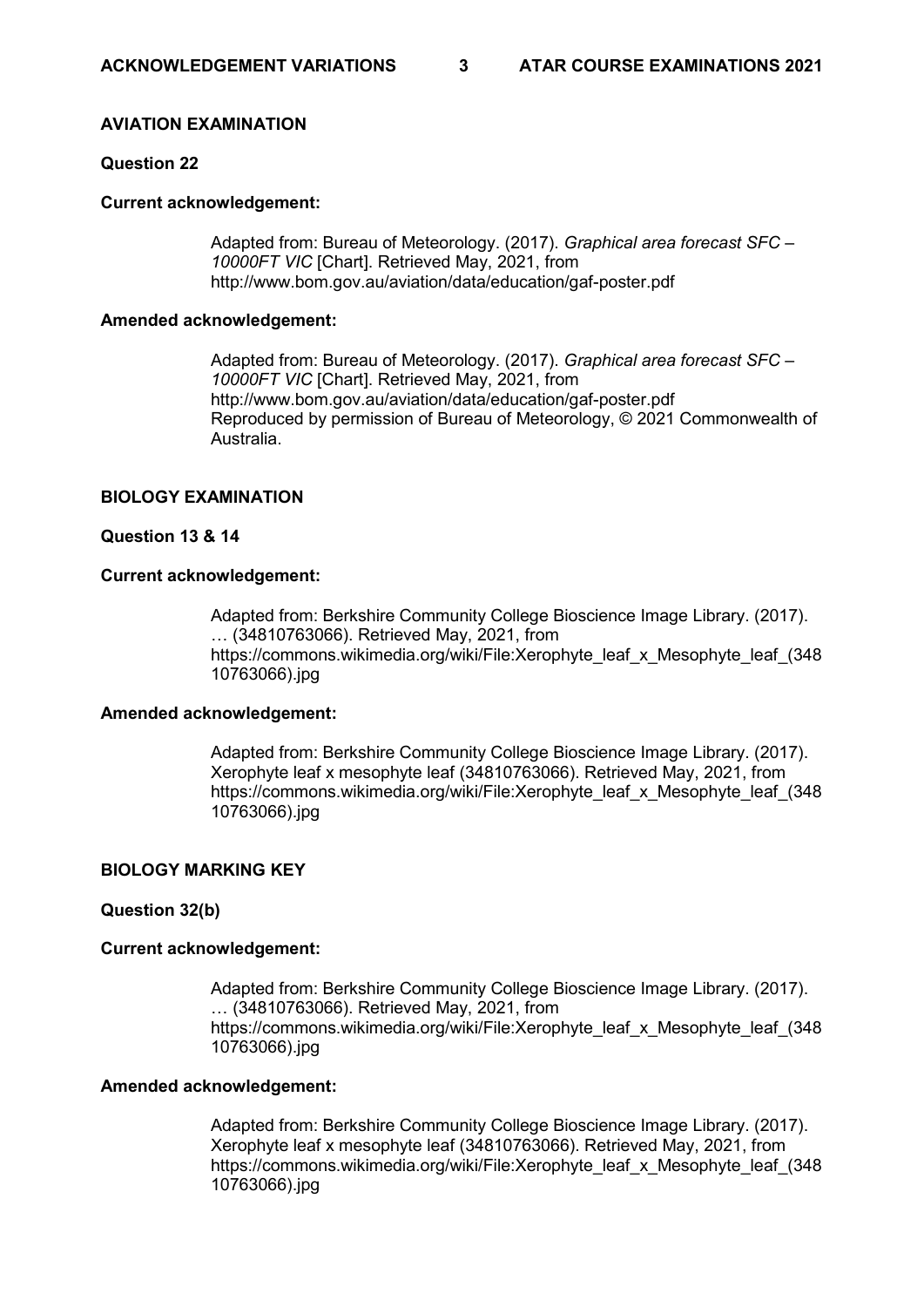# **CHINESE SECOND LANGUAGE PRACTICAL STIMULUS**

# **Stimulus items 11**

### **Amended acknowledgement:**

Left image from: SD-Pictures. (2016). [Photograph taken at sunrise of air pollution and smoke in an industrial area]. Retrieved March 2021, from https://pixabay.com/photos/industry-environmental-pollution-1761801/

Right image: Terimax. (2015) People ride their bicycles on the streets of Beijing, China [Photograph]. Retrieved March 2021, from https://pickupimage.com/freephotos/People-ride-their-bicycles-on-the-streets-of-Beijing-China/2330311

# **Stimulus items 12**

### **Amended acknowledgement:**

Left image: Condrey, D. (2015). [Photograph of students sitting at round table under an umbrella] Retrieved March, 2021, from https://pixabay.com/photos/students-group-university-school-1084597/

Right image: Johnston, K. (KeithJJ). (2016). [Photograph of girls volleyball team huddling]. Retrieved March, 2021, from https://pixabay.com/photos/volleyballteam-girls-players-1561544/

# **DRAMA EXAMINATION**

#### **Current acknowledgement:**

### **Contextual information:**

Playlab Theatre. (2020). The Age of Bones Zaman Belulang. Retrieved April, 2021, from https://australianplays.org/script/PL-302

### **Script excerpt:**

Adapted from: Thibodeaux, S. (2020). The age of bones Zaman Belulang [Playscript]. Retrieved April, 2021, from https://Australian Plays.org/extract/PL-302

### **Amended acknowledgement:**

Playlab Theatre is the publisher of The Age of Bones (Zaman Belulang) by Sandra Thibodeaux. The full play is available at www.playlabtheatre.com.au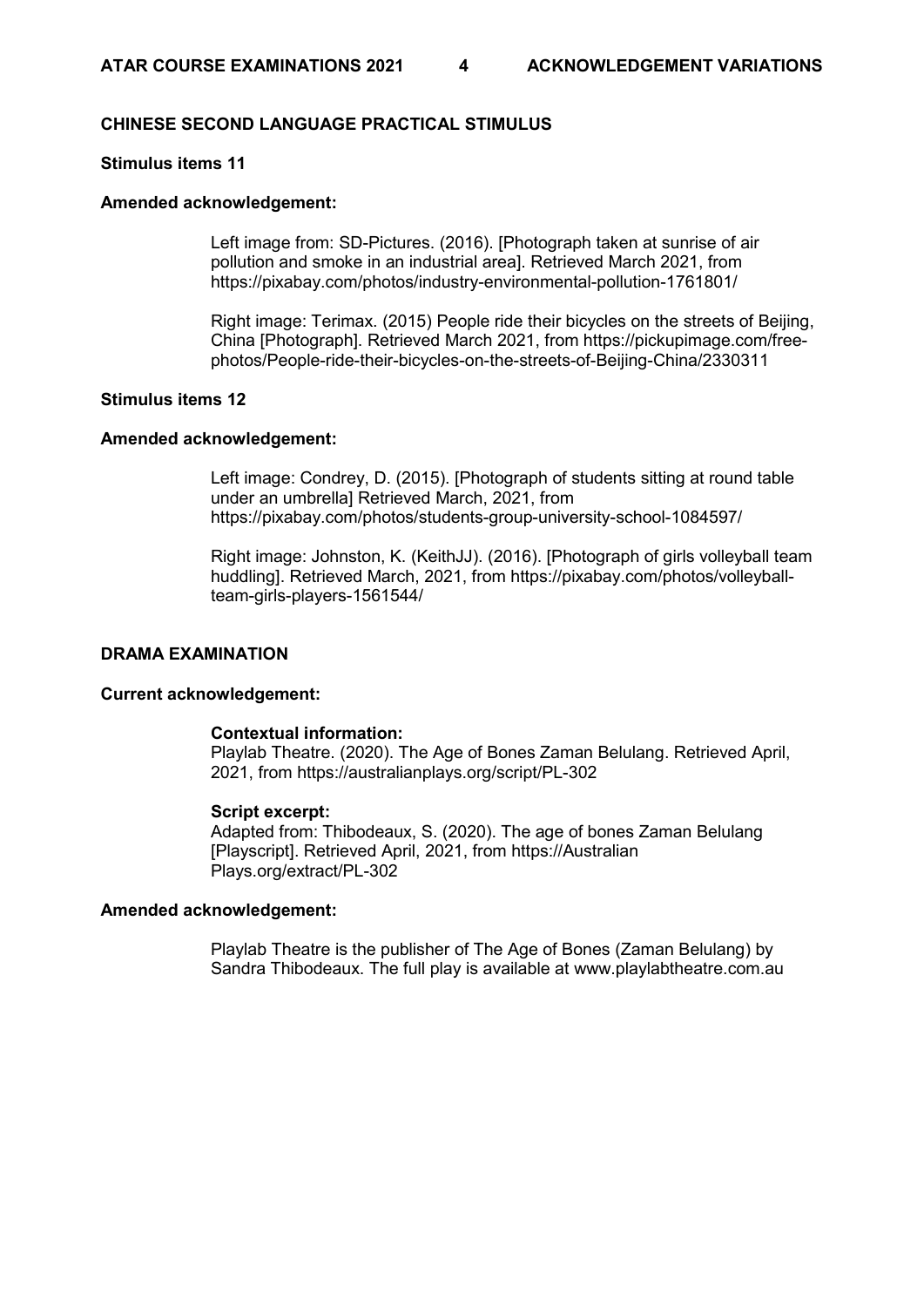# **GERMAN BACKGROUND LANGUAGE EXAMINATION**

# **Text 5**

### **Current acknowledgement:**

Adapted from: Haug, K. (2020). *Warum Kinder in wohlhabenden Ländern unglücklich sind.* Retrieved May, 2021, from https://www.spiegel.de/panorama/bildung/corona-pandemie-verschaerft-lautunicef-studie-probleme-von-kindern-a-ca7f3859-a0f1-4b74-adf8 dcf9fa6b0bc1?sara\_ecid=nl\_upd\_1jtzCCtmxpVo9GAZr2b4X8GquyeAc9&nlid=3t awr90n

### **Amended acknowledgement:**

Adapted from: SPIEGEL.de, Kristin Haug, 03.09.2021 *Warum Kinder in wohlhabenden Ländern unglücklich sind*. Retrieved May, 2021, from [https://www.spiegel.de/panorama/bildung/corona-pandemie-verschaerft-laut](https://www.spiegel.de/panorama/bildung/corona-pandemie-verschaerft-laut-unicef-studie-probleme-von-kindern-a-ca7f3859-a0f1-4b74-adf8-dcf9fa6b0bc1?sara_ecid=nl_upd_1jtzCCtmxpVo9GAZr2b4X8GquyeAc9&nlid=3tawr90n)[unicef-studie-probleme-von-kindern-a-ca7f3859-a0f1-4b74-adf8](https://www.spiegel.de/panorama/bildung/corona-pandemie-verschaerft-laut-unicef-studie-probleme-von-kindern-a-ca7f3859-a0f1-4b74-adf8-dcf9fa6b0bc1?sara_ecid=nl_upd_1jtzCCtmxpVo9GAZr2b4X8GquyeAc9&nlid=3tawr90n) [dcf9fa6b0bc1?sara\\_ecid=nl\\_upd\\_1jtzCCtmxpVo9GAZr2b4X8GquyeAc9&nlid=3t](https://www.spiegel.de/panorama/bildung/corona-pandemie-verschaerft-laut-unicef-studie-probleme-von-kindern-a-ca7f3859-a0f1-4b74-adf8-dcf9fa6b0bc1?sara_ecid=nl_upd_1jtzCCtmxpVo9GAZr2b4X8GquyeAc9&nlid=3tawr90n) [awr90n](https://www.spiegel.de/panorama/bildung/corona-pandemie-verschaerft-laut-unicef-studie-probleme-von-kindern-a-ca7f3859-a0f1-4b74-adf8-dcf9fa6b0bc1?sara_ecid=nl_upd_1jtzCCtmxpVo9GAZr2b4X8GquyeAc9&nlid=3tawr90n)

# **GERMAN BACKGROUND LANGUAGE RECORDING TRANSCRIPT**

### **Text 2**

# **Current acknowledgement:**

Adapted from: Goethe Institut. (2016). Interview – Ein Vater in Elternzeit. Retrieved January, 2021, from https://www.goethe.de/resources/files/pdf81/Arbeitsbltter\_Arbeit\_und\_Familie\_N ovember1.pdf

# **Amended acknowledgement:**

Adapted from: Goehte-Institut. (2016). Interview – Ein Vater in Elternzeit. Retrieved January, 2021, from [https://www.goethe.de/resources/files/pdf81/Arbeitsbltter\\_Arbeit\\_und\\_Familie\\_N](https://www.goethe.de/resources/files/pdf81/Arbeitsbltter_Arbeit_und_Familie_November1.pdf) [ovember1.pdf](https://www.goethe.de/resources/files/pdf81/Arbeitsbltter_Arbeit_und_Familie_November1.pdf)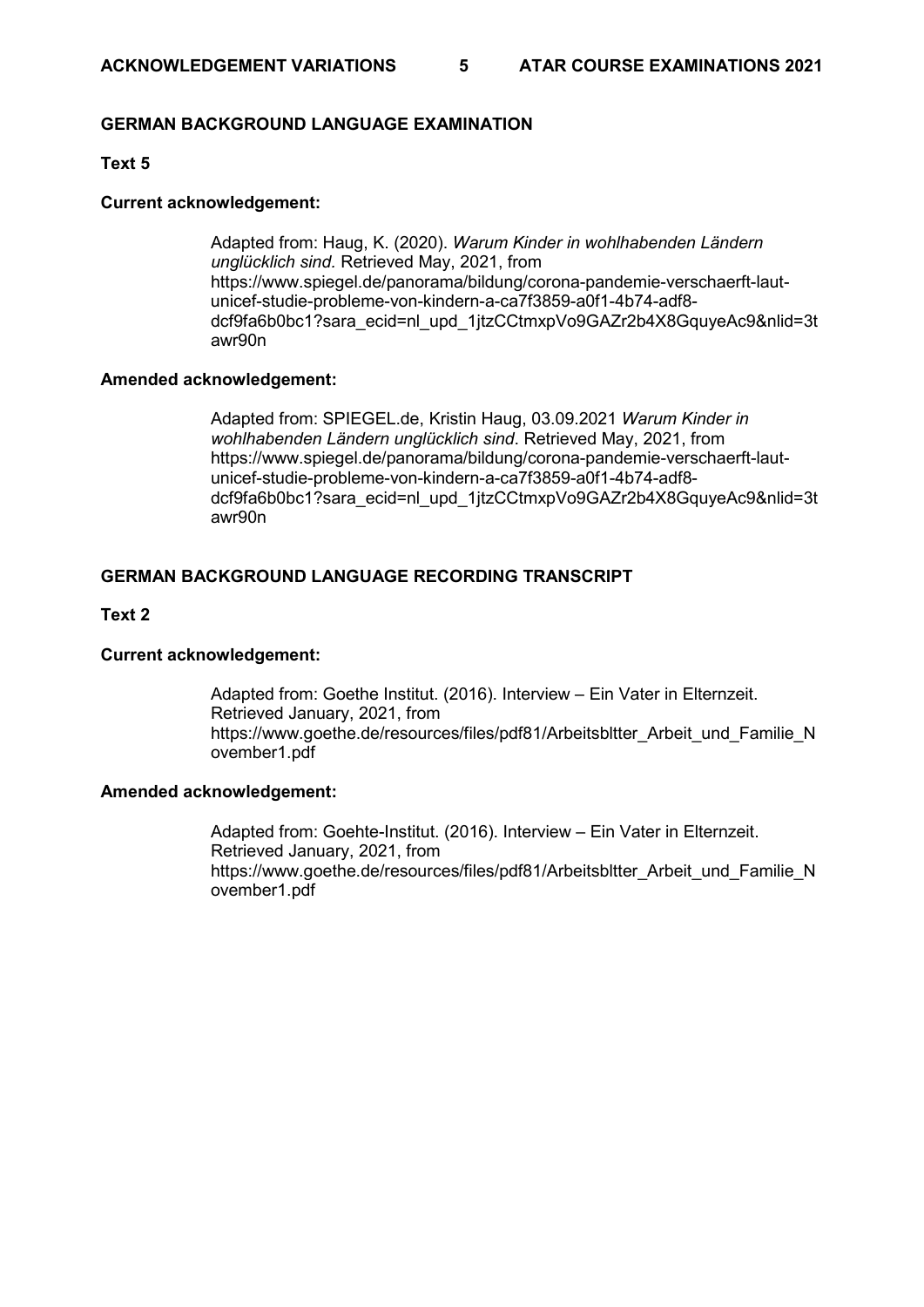# **GEOGRAPHY EXAMINATION**

**Question 17**

### **Amended acknowledgement:**

Please change 'Question 17' to 'Question 17(a)'

# **GEOGRAPHY BROADSHEET**

### **Source 7**

### **Current acknowledgement:**

Adapted from: Statista. (2014). 54% of the worlds population now lives in cities [Chart]. Retrieved April, 2021, from https://mashable.com/2014/07/18/urbanization-city-growth/

### **Amended acknowledgement:**

Adapted from: Statista. (2014). 54% of the worlds population now lives in cities [Chart]. Retrieved January, 2022, from http://populationeducation.org/sites/default/files/urbanization\_chart.jpg

### **Source 1**

### **Current acknowledgement:**

State of Victoria (Department of Environment, Land, Water and Planning). (n.d.). [Lilydale topographic map]. Retrieved December, 2020, from https://vicmaptopo.land.vic.gov.au/#/discover-map

# **Amended acknowledgement:**

State of Victoria (Department of Environment, Land, Water and Planning). (n.d.). [Lilydale topographic map]. Retrieved December, 2020, from https://vicmaptopo.land.vic.gov.au/#/discover-map © The State of Victoria, Department of Environment, Land, Water & Planning, 2021. Reproduced by permission of the Department of Environment, Land, Water & Planning.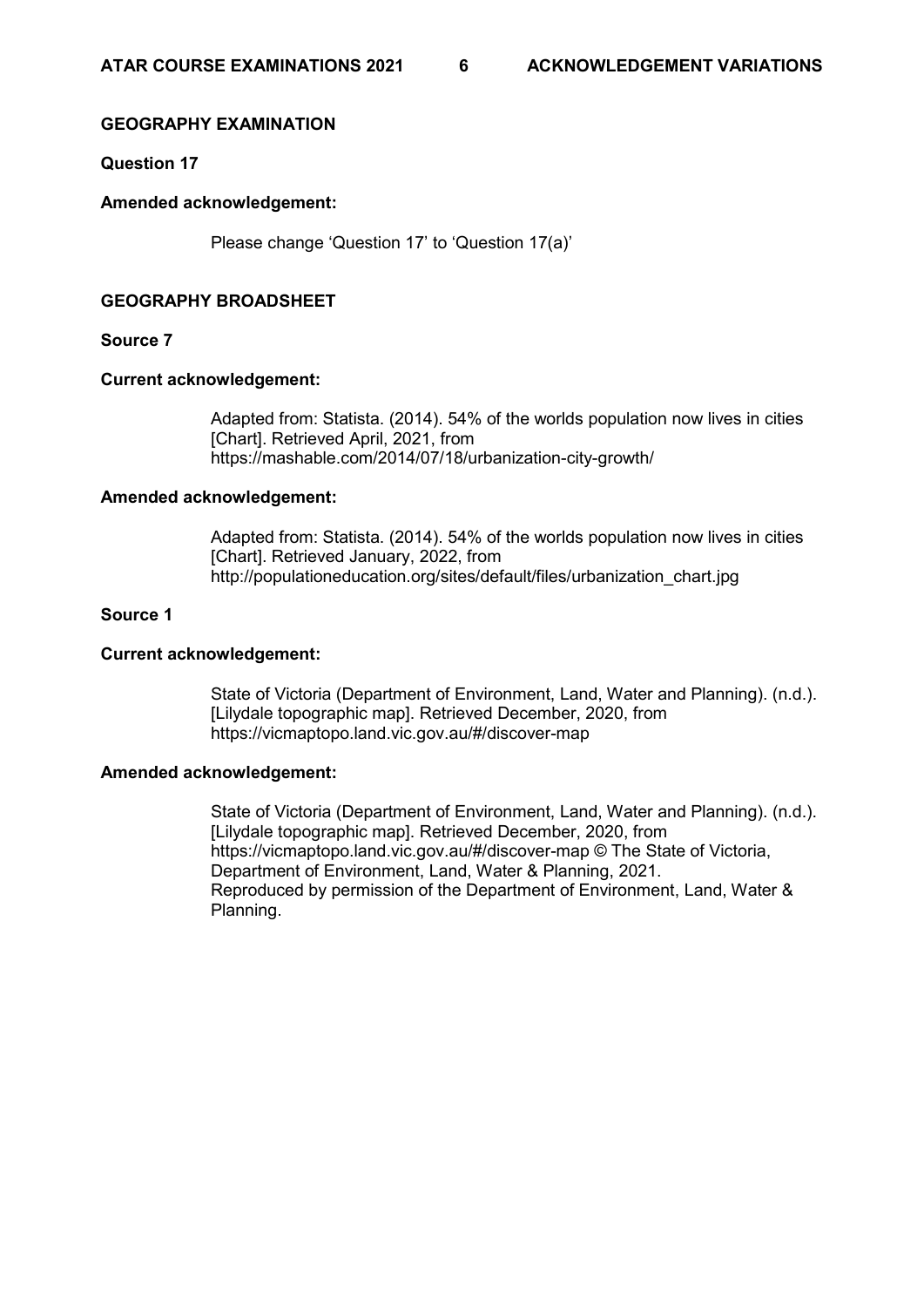# **HUMAN BIOLOGY EXAMINATION**

# **Question 36**

### **Current acknowledgement:**

Adapted from: Parker, N., Schneegurt, M., Tu, A., et al. (2020) Fig. 13.1.7: … Retrieved June, 2021, from [https://bio.libretexts.org/Courses/Manchester\\_Community\\_College\\_\(MCC\)/Remi](https://bio.libretexts.org/Courses/Manchester_Community_College_(MCC)/Remix_of_Openstax%3AMicrobiology_by_Parker_Schneegurt_et_al/13%3A_Innate_Nonspecific_Host_Defenses/13.01%3A_1st_Line_defense-_Physical_and_Chemical_Defenses) x\_of\_Openstax%3AMicrobiology\_by\_Parker\_Schneegurt\_et\_al/13%3A\_Innate Nonspecific Host Defenses/13.01%3A\_1st\_Line\_defense-Physical and Chemical Defenses Used under a Creative Commons Attribution-ShareAlike 4.0 International licence.

### **Amended acknowledgement:**

Adapted from: Parker, N., Schneegurt, M., Tu, A., et al. (2020) Fig. 13.1.7: Tears flush microbes away from the surface of the eye. Urine washes microbes out of the urinary tract as it passes through; as a result, the urinary system is normally sterile. Retrieved June, 2021, from

[https://bio.libretexts.org/Courses/Manchester\\_Community\\_College\\_\(MCC\)/Remi](https://bio.libretexts.org/Courses/Manchester_Community_College_(MCC)/Remix_of_Openstax%3AMicrobiology_by_Parker_Schneegurt_et_al/13%3A_Innate_Nonspecific_Host_Defenses/13.01%3A_1st_Line_defense-_Physical_and_Chemical_Defenses) x\_of\_Openstax%3AMicrobiology\_by\_Parker\_Schneegurt\_et\_al/13%3A\_Innate Nonspecific Host Defenses/13.01%3A\_1st\_Line\_defense-

Physical and Chemical Defenses

Used under a Creative Commons Attribution-ShareAlike 4.0 International licence.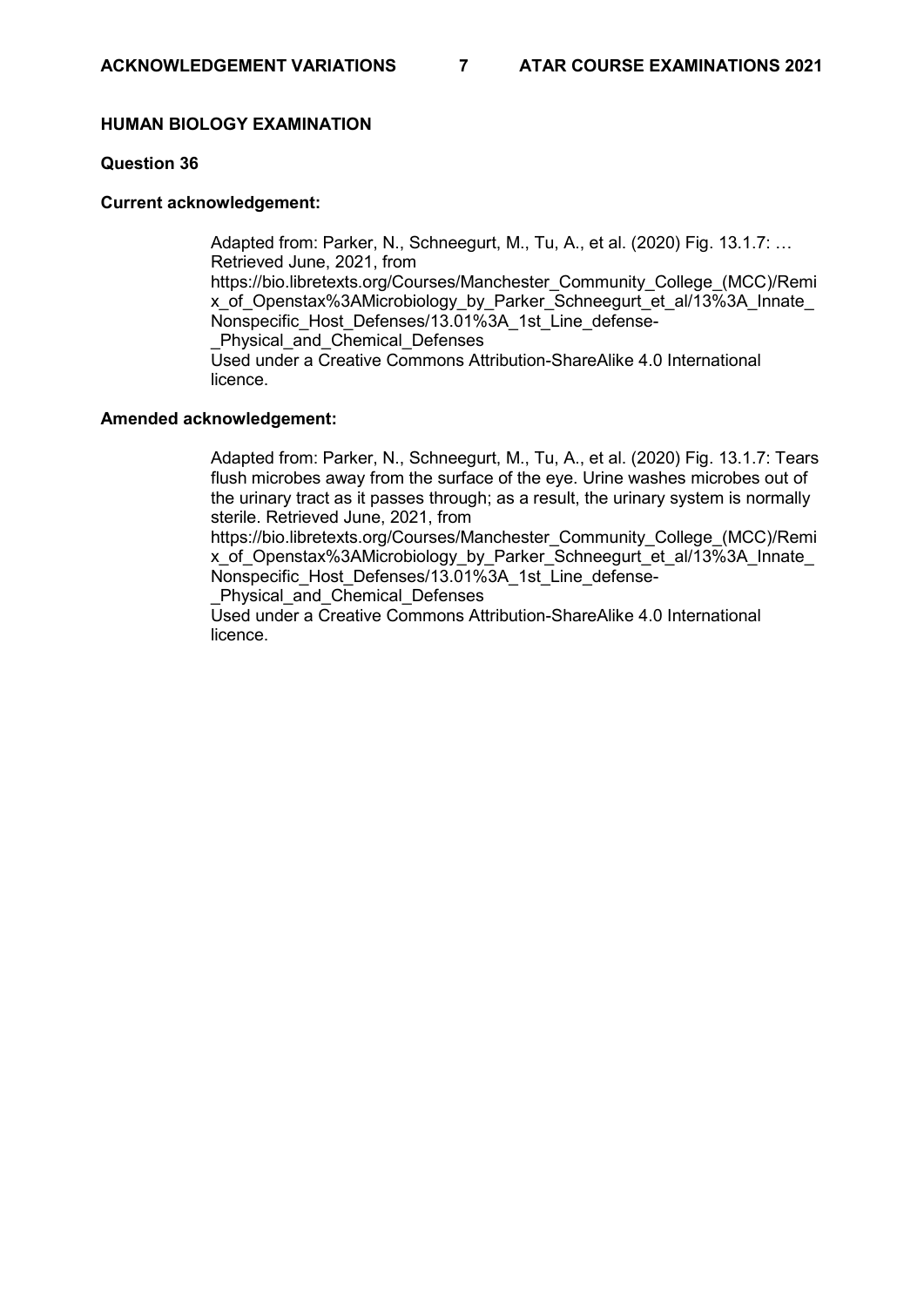# **MODERN HISTORY SOURCE BOOKLET**

# **Set 4 Source 2**

### **Current acknowledgement:**

Adapted from: *The Treaty of Rome, signed 25* March 1957, p. 2. Retrieved March, 2021, from [https://ec.europa.eu/archives/emu\\_history/documents/treaties/rometreaty2.pdf](https://ec.europa.eu/archives/emu_history/documents/treaties/rometreaty2.pdf)

### **Amended acknowledgement:**

Adapted from: *The treaty of Rome* (p. 2). (1957, 25 March). Retrieved March, 2021, from [https://ec.europa.eu/archives/emu\\_history/documents/treaties/rometreaty2.pdf](https://ec.europa.eu/archives/emu_history/documents/treaties/rometreaty2.pdf) Used under [Creative Commons Attribution 4.0 International licence.](https://creativecommons.org/licenses/by/4.0/)

# **Set 5 Source 3**

### **Current acknowledgement:**

Adapted from: Commonwealth of Australia. (1957, September 5). *Parliamentary debates - House of Representatives: Official Hansard* (Japanese trade agreement, p. 400). Retrieved July, 2021, from http://historichansard.net/hofreps/1957/19570905\_reps\_22\_hor16/#debate-31 Used under Creative Commons Attribution-NonCommercial-NoDerivs 3.0 Australia licence.

# **Amended acknowledgement:**

Adapted from: Commonwealth of Australia. (1957, September 5). *Parliamentary debates - House of Representatives: Official Hansard* (Japanese trade agreement, p. 400). Retrieved July, 2021, from [http://historichansard.net/hofreps/1957/19570905\\_reps\\_22\\_hor16/#debate-31](http://historichansard.net/hofreps/1957/19570905_reps_22_hor16/#debate-31)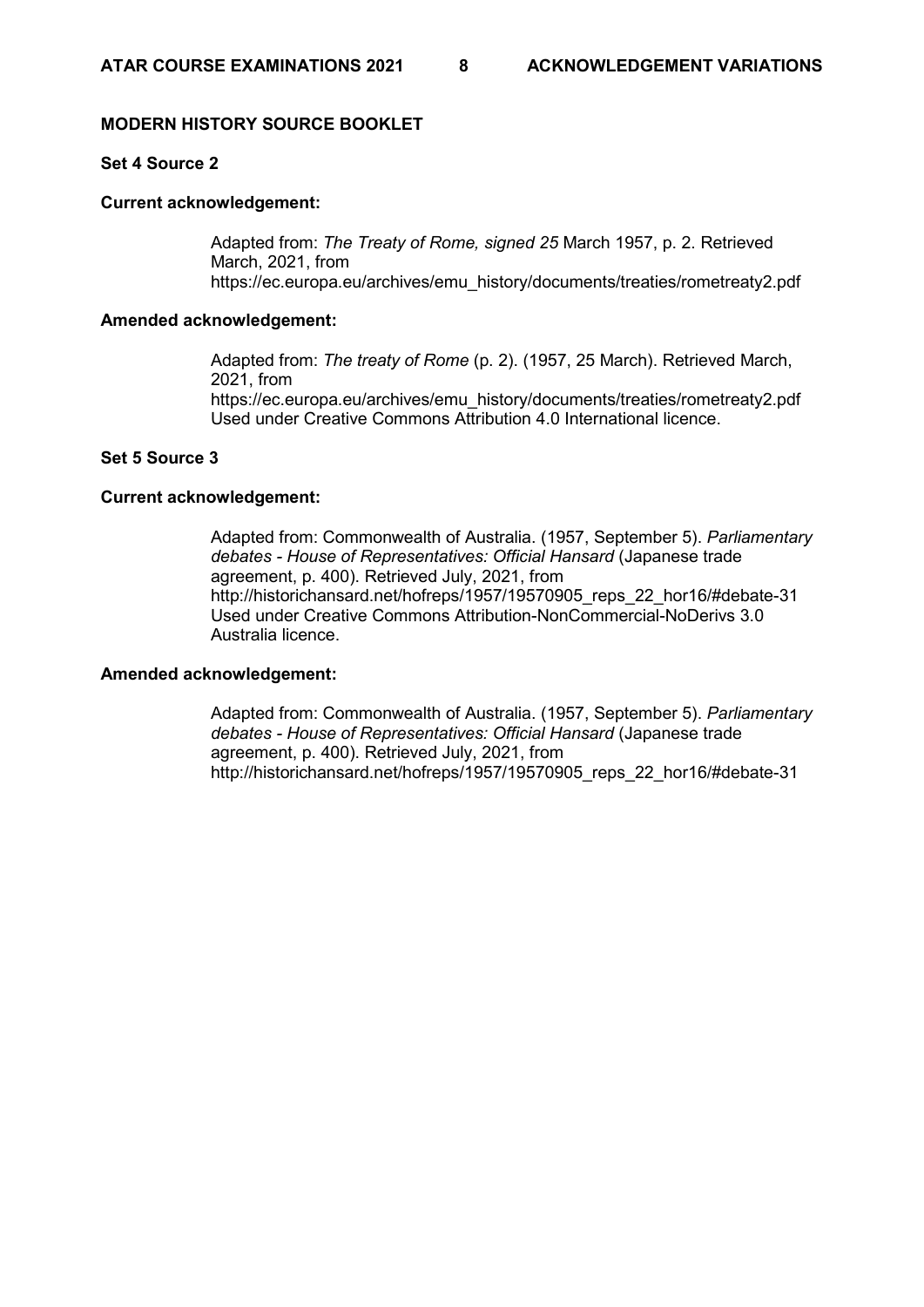# **INTEGRATED SCIENCE EXAMINATION**

# **Question 23**

# **Current acknowledgement:**

Kotivalo. (2015). [Photograph of frosted bulb]. Retrieved June, 2021, from https://commons.wikimedia.org/w/index.php?search=[...]light+bulb&title=Special: MediaSearch&go=Go&type=image Used under a Creative Commons Attribution-ShareAlike 4.0 International licence.

# **Amended acknowledgement:**

Kotivalo. (2015). [Photograph of frosted bulb]. Retrieved June, 2021, from https://commons.wikimedia.org/w/index.php?search=Incandescent+light+bulb&tit le=Special:MediaSearch&go=Go&type=image Used under a Creative Commons Attribution-ShareAlike 4.0 International licence.

# **Question 23**

### **Current acknowledgement:**

Sun Ladder. (2010). [Photograph of CFL light bulb]. Retrieved June, 2021, from https://commons.wikimedia.org/wiki/File:01\_Spiral\_CFL\_Bulb\_2010-03-08 (transparent\_back).png Used under a Creative Commons Attribution-Share Alike 3.0 Unported licence.

### **Amended acknowledgement:**

Sun Ladder. (2010). 01 spiral CFL bulb 2010-03-08 (transparent back) [Photograph]. Retrieved June, 2021, from https://commons.wikimedia.org/wiki/File:01\_Spiral\_CFL\_Bulb\_2010-03- 08 (transparent\_back).png Used under a Creative Commons Attribution-Share Alike 3.0 Unported licence.

### **Question 26**

# **Current acknowledgement:**

Table adapted from: Commonwealth of Australia. (2020). Quarterly update of Australia's national greenhouse gas inventory: March 2020. Table 3: Actual annual emissions, by sector, for the year to March 2019 and 2020. Retrieved June, 2021, from https://www.industry.gov.au/sites/default/files/2020-08/nggiquarterly-update-march-2020.pdf Used under a Creative Commons Attribution-ShareAlike 4.0 International licence

### **Amended acknowledgement:**

Commonwealth of Australia. (2020). Quarterly update of Australia's national greenhouse gas inventory: March 2020. Table 3: Actual annual emissions, by sector, for the year to March 2019 and 2020. Retrieved June, 2021, from https://www.industry.gov.au/sites/default/files/2020-08/nggi-quarterly-updatemarch-2020.pdf

Used under a Creative Commons Attribution-ShareAlike 4.0 International licence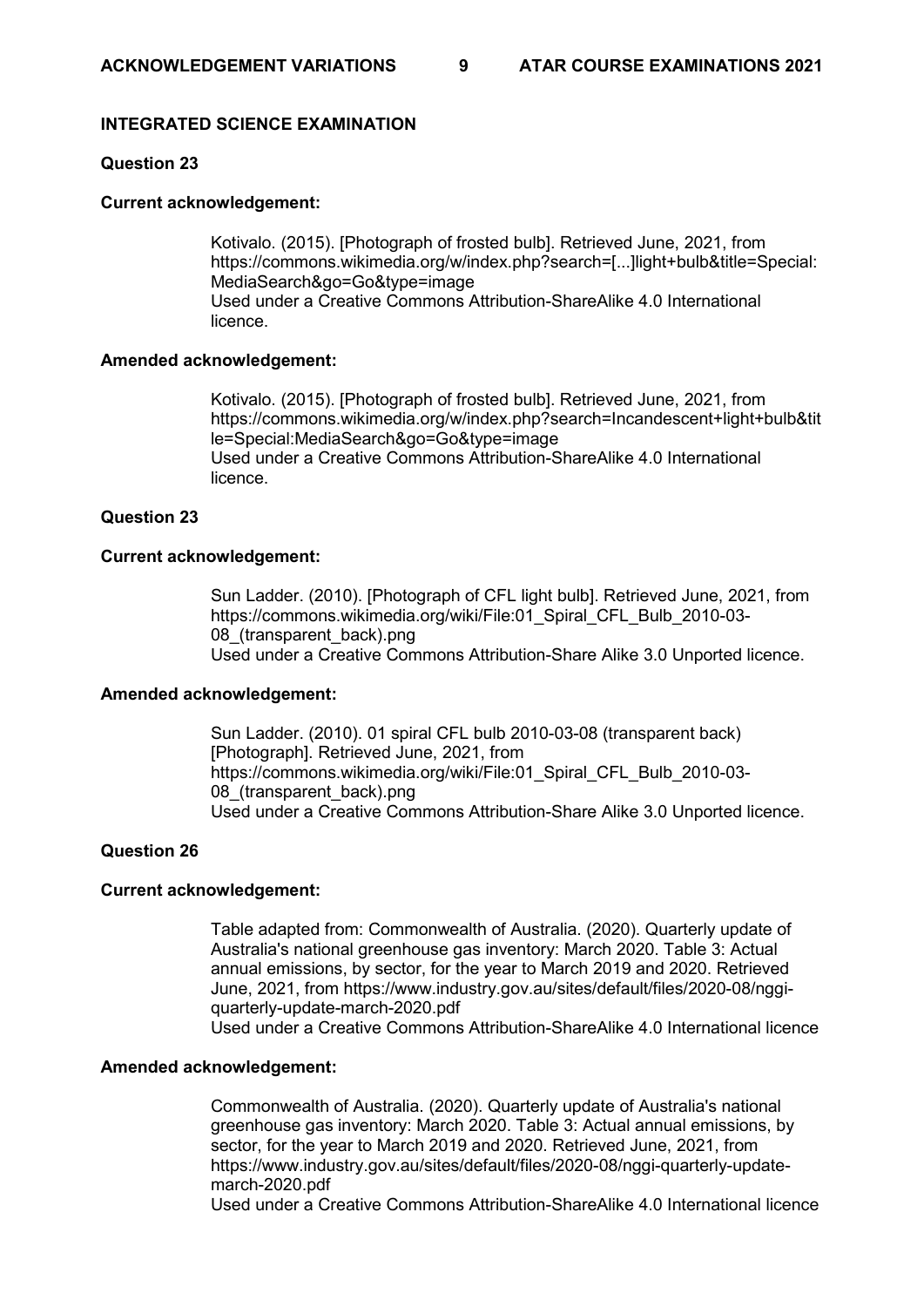# **ITALIAN SECOND LANGUAGE EXAMINATION**

# **Question 9**

**Current acknowledgement:**

Q8

# **Amended acknowledgement:**

Q9

# **MARINE AND MARITIME STUDIES MARKING KEY**

# **Questions 23(a) & (b)**

### **Current acknowledgement:**

Diagrams adapted from: Moffatt, B. (2014). Figure 2.1 a mask helps us focus [Diagram]. In *Snorkelling workbook* (6th ed.). Wet Paper Publishers and Consultants, p. 2. https://www.wetpaper.com.au/media/SnorkellingPreview/files/assets/basichtml/index.html#page2

### **Amended acknowledgement:**

Adapted from: Moffatt, B. (2014). Figure 2.1 a mask helps us focus [Diagram]. In *Snorkelling workbook* (6th ed.). Wet Paper Publishers and Consultants, p. 2. https://www.wetpaper.com.au/media/SnorkellingPreview/files/assets/basichtml/index.html#page2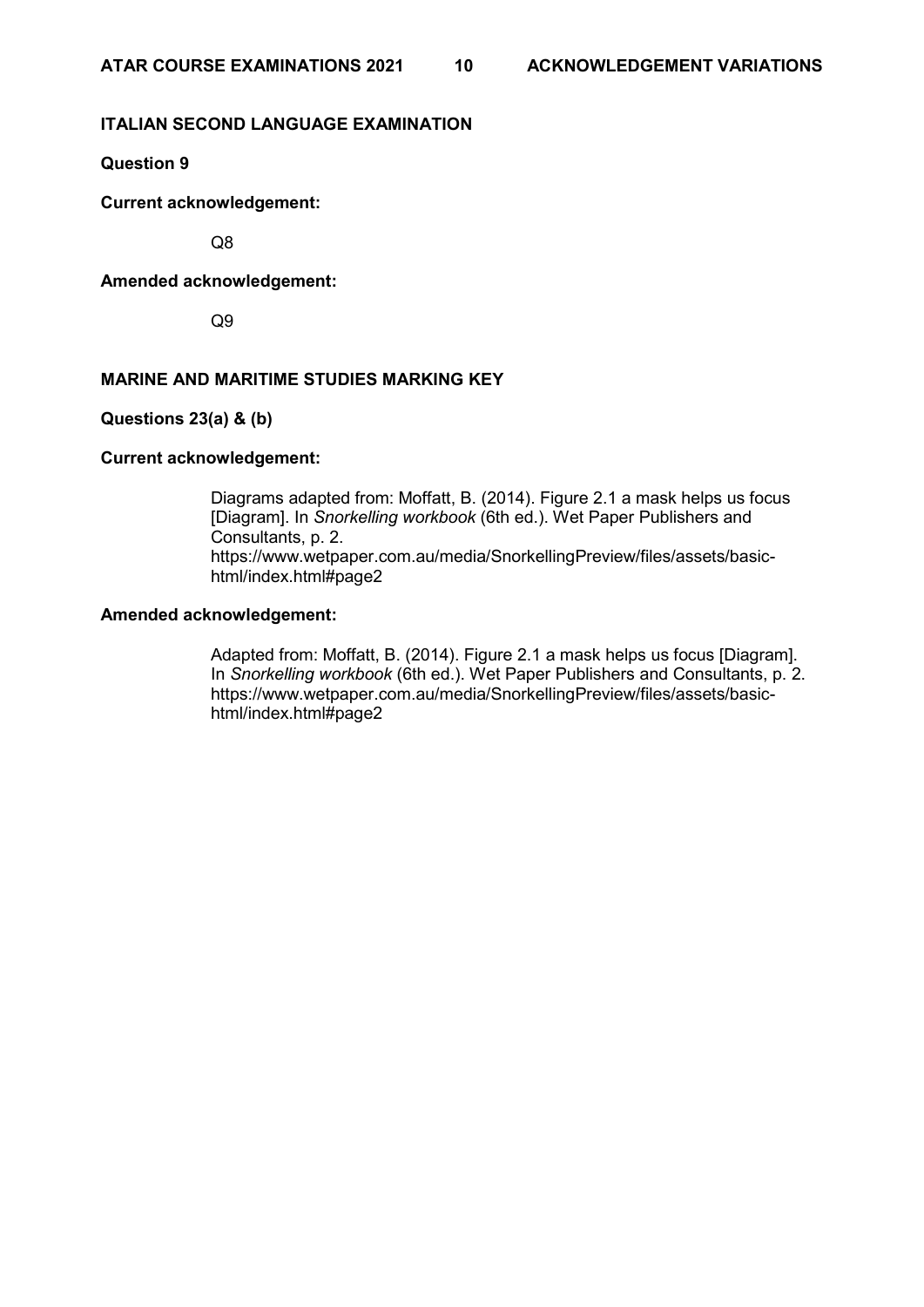# **MATERIALS DESIGN AND TECHNOLOGY SECTION 1 AND 2 EXAMINATION**

# **Question 1**

### **Current acknowledgement:**

Possible change from Weishaeupl

### **Amended acknowledgement:**

To Fast S.p.A.

### **MATERIALS DESIGN AND TECHNOLOGY SECTION 3 EXAMINATION**

#### **Question 8**

### **Current acknowledgement:**

First image adapted from: […] [Graphic]. (n.d.). Retrieved May, 2021, from https://rmwebed.com.au/web\_resources/Sch\_Courses/11ITT/11ww\_mainfiles/tim ber\_conversion.html

Second image adapted from: […] [Graphic]. (n.d.). Retrieved May, 2021, from https://rmwebed.com.au/web\_resources/Sch\_Courses/11ITT/11ww\_mainfiles/tim ber\_conversion.html

Third image adapted from: […][Graphic]. (n.d.). Retrieved May, 2021, from https://rmwebed.com.au/web\_resources/Sch\_Courses/11ITT/11ww\_mainfiles/tim ber\_conversion.html

### **Amended acknowledgement:**

First image adapted from: *Live sawing* [Graphic]. (n.d.). Retrieved May, 2021, from

https://rmwebed.com.au/web\_resources/Sch\_Courses/11ITT/11ww\_mainfiles/tim ber\_conversion.html

Second image adapted from: *Back sawn timber* [Graphic]. (n.d.). Retrieved May, 2021, from

https://rmwebed.com.au/web\_resources/Sch\_Courses/11ITT/11ww\_mainfiles/tim ber\_conversion.html

Third image adapted from: *Quarter sawn timber* [Graphic]. (n.d.). Retrieved May, 2021, from

https://rmwebed.com.au/web\_resources/Sch\_Courses/11ITT/11ww\_mainfiles/tim ber\_conversion.html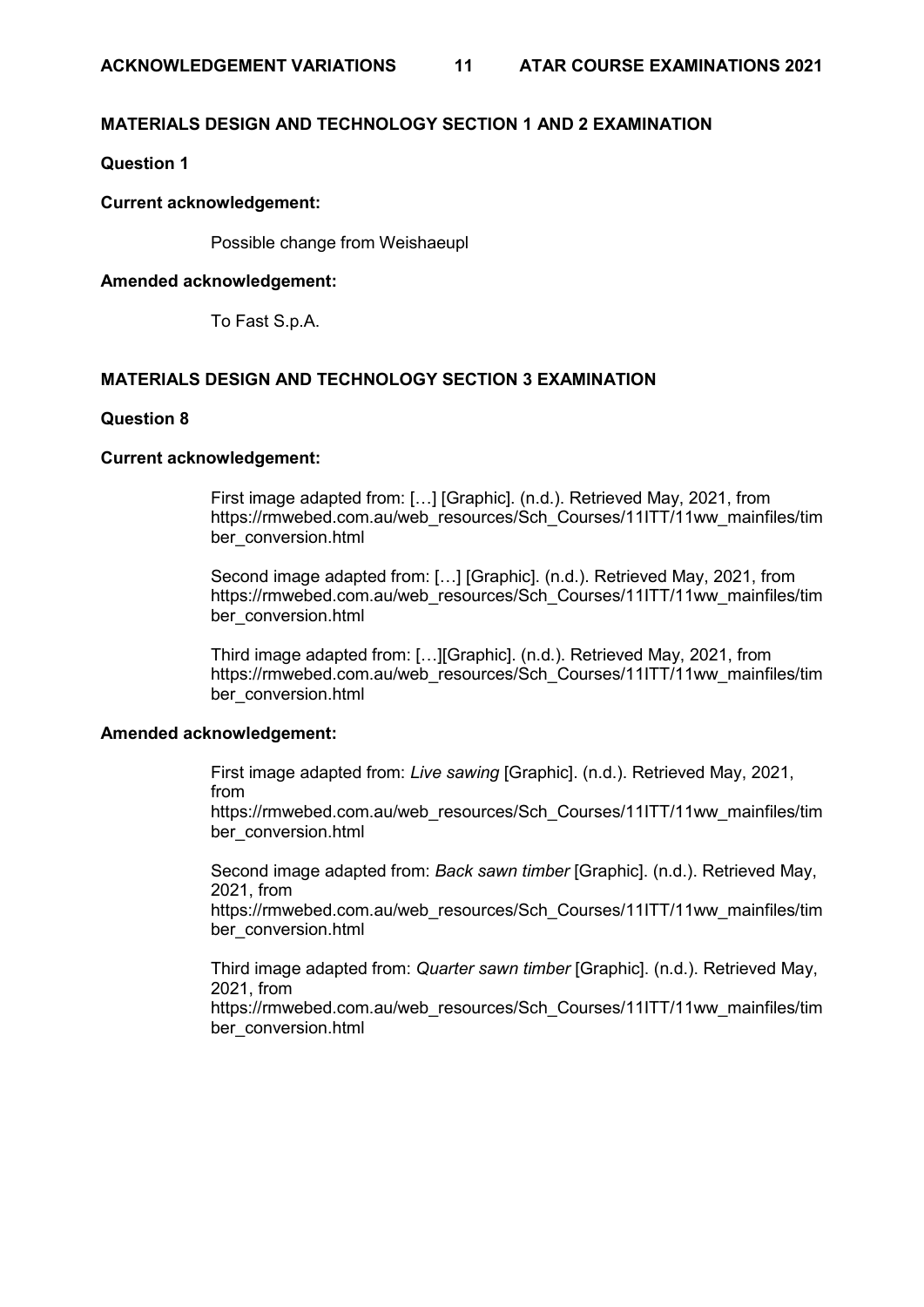### **Question 10**

### **Current acknowledgement:**

Museum of Applied Arts & Sciences. (1985). 'Red and blue chair' by Gerrit Rietveld and Cassina [Photograph]. Retrieved May, 2021, from https://collection.maas.museum/object/36783

### **Amended acknowledgement:**

Townsend, J. (1985). 'Red and blue chair' by Gerrit Rietveld and Cassina [Photograph]. Collection: Museum of Applied Arts & Sciences. Retrieved May, 2021, from https://collection.maas.museum/object/36783

# **Question 14**

### **Current acknowledgement:**

First image adapted from: Sarang. (2019). […] [Photograph]. Retrieved May, 2021, from [https://upload.wikimedia.org/wikipedia/commons/thumb/5/56/Blind\\_rivet\\_notches](https://upload.wikimedia.org/wikipedia/commons/thumb/5/56/Blind_rivet_notches.jpg/640px-Blind_rivet_notches.jpg) [.jpg/640px-Blind\\_rivet\\_notches.jpg](https://upload.wikimedia.org/wikipedia/commons/thumb/5/56/Blind_rivet_notches.jpg/640px-Blind_rivet_notches.jpg)

Second image from: OpenClipart-Vectors. (2017). [Graphic of […]]. Retrieved May, 2021, from https://pixabay.com/vectors/b w-2024571/

Third image adapted from: Xianfei. (2019). [Photograph of a […]]. Retrieved May, 2021, from https://pixabay.com/photos/screw-tools-hardware-metal-4564924/

### **Amended acknowledgement:**

First image adapted from: Sarang. (2019). Blind rivet notches [Photograph]. Retrieved May, 2021, from [https://upload.wikimedia.org/wikipedia/commons/thumb/5/56/Blind\\_rivet\\_notches](https://upload.wikimedia.org/wikipedia/commons/thumb/5/56/Blind_rivet_notches.jpg/640px-Blind_rivet_notches.jpg) [.jpg/640px-Blind\\_rivet\\_notches.jpg](https://upload.wikimedia.org/wikipedia/commons/thumb/5/56/Blind_rivet_notches.jpg/640px-Blind_rivet_notches.jpg)

Second image from: OpenClipart-Vectors. (2017). [Graphic of nut and bolt]. Retrieved May, 2021, from https://pixabay.com/vectors/b w-2024571/

Third image adapted from: Xianfei. (2019). [Photograph of a socket screw]. Retrieved May, 2021, from https://pixabay.com/photos/screw-tools-hardwaremetal-4564924/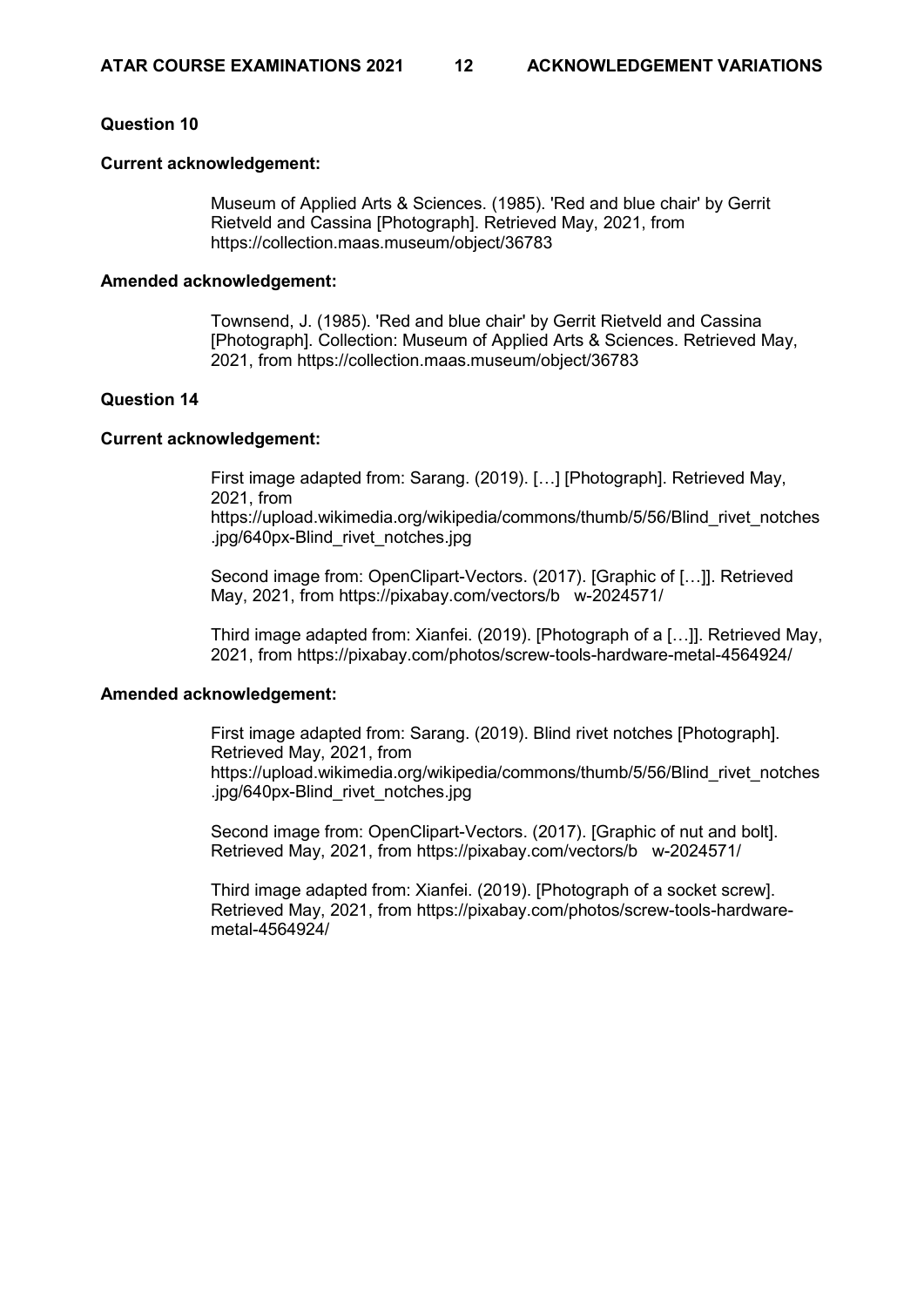# **Question 20(a)**

### **Current acknowledgement:**

Fabric structure first image from: Jauncourt. (2007). [Graphic of […] fabric structure]. Retrieved May, 2021, from https://commons.wikimedia.org/wiki/File:Tabby1a.png Used under a Creative Commons Attribution-Share Alike 3.0 Unported licence.

### **Amended acknowledgement:**

Fabric structure first image from: Jauncourt. (2007). [Graphic of woven fabric structure]. Retrieved May, 2021, from https://commons.wikimedia.org/wiki/File:Tabby1a.png Used under a Creative Commons Attribution-Share Alike 3.0 Unported licence.

### **Question 20(a)**

### **Current acknowledgement:**

Fabric structure second image: Blahedo. (2005). […] -schematic [Graphic]. Retrieved May, 2021, from https://commons.wikimedia.org/wiki/File:Knitschematic.png Used under a Creative Commons Attribution-Share Alike 3.0 Unported licence.

### **Amended acknowledgement:**

Fabric structure second image from : Blahedo. (2005). Knit-schematic [Graphic]. Retrieved May, 2021, from https://commons.wikimedia.org/wiki/File:Knitschematic.png Used under a Creative Commons Attribution-Share Alike 3.0 Unported licence.

### **Question 20(a)**

### **Current acknowledgement:**

Fabric structure third image: Elkagye. (2012). Struto fabric [Photograph of […] fabric structure]. Retrieved May, 2021, from https://commons.wikimedia.org/wiki/File:Struto\_fabric.jpg Used under a Creative Commons Attribution-Share Alike 3.0 Unported licence.

### **Amended acknowledgement:**

Fabric structure third image from : Elkagye. (2012). Struto fabric [Photograph of non-woven fabric structure]. Retrieved May, 2021, from https://commons.wikimedia.org/wiki/File:Struto\_fabric.jpg Used under a Creative Commons Attribution-Share Alike 3.0 Unported licence.